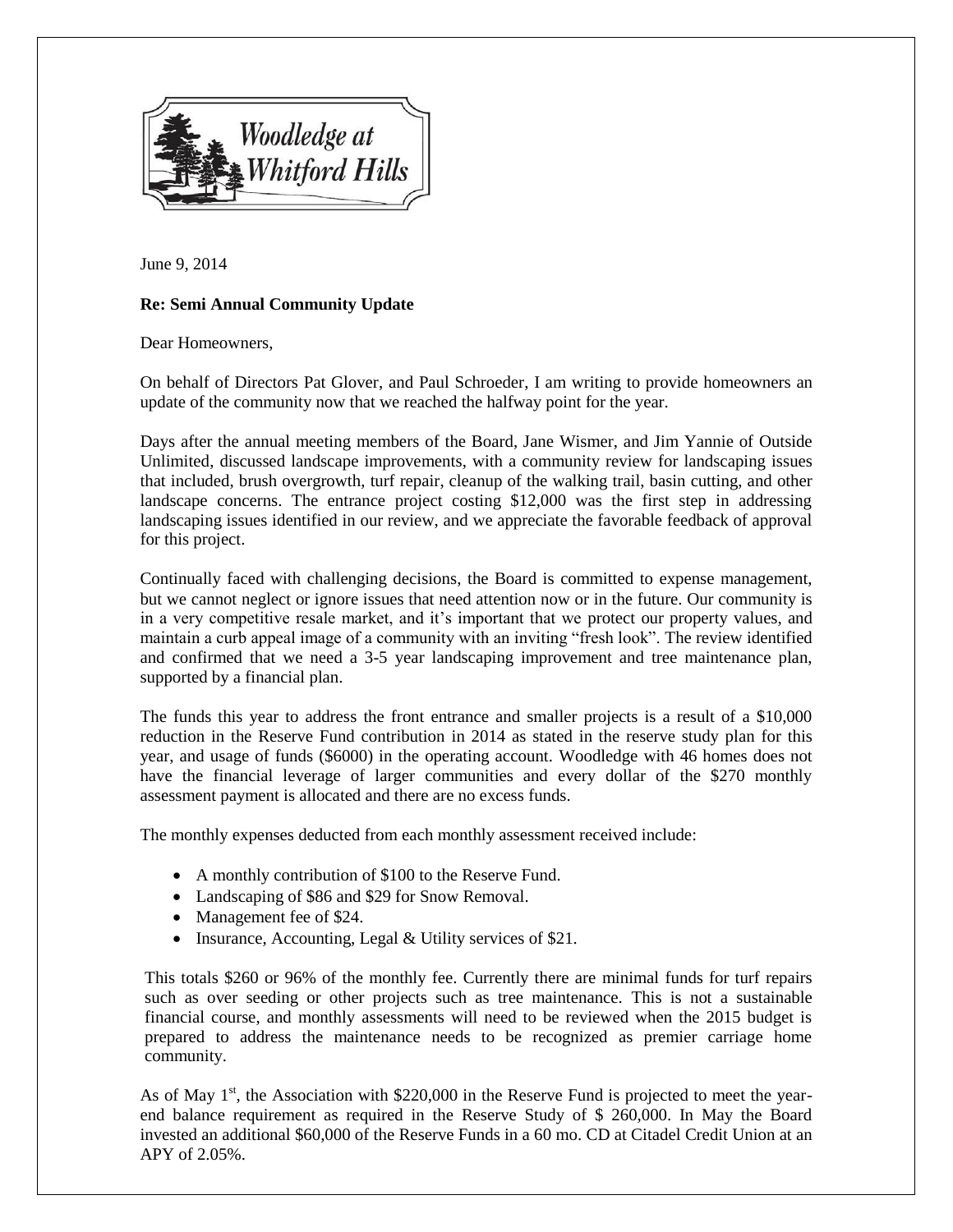Toll Brothers replaced 85 trees in May, and we ask homeowners who received tree replacements to kindly water the trees. June  $\&$  July are challenging dry periods and the trees will need continued watering. Homeowners questioned if we needed all of the tree replacements, and question the locations of a few replacements. Yes, the community has too many trees and more trees only carry an added financial burden for maintenance.

Our community probably did not need all of the tree replacements, but the Township oversaw this project as it related to the warranty bond requirements posted by Toll Brothers. Possibly there could have been an alternative solution such as compensation to the association in lieu of tree replacements, but the community at large had a minimal voice with the tree replacement project. The project confirmed the association has a considerable commitment for tree maintenance with 1100 builder installed trees.

To address tree maintenance we will be contacting Rockwell Associates an arboricultural management firm in Media, for a consultant proposal for 2015. Arboricultural oversight is needed beginning with an inventory report for identification of tree types, and a maintenance plan for feeding, trimming and pruning for the long term care of trees, especially for the street trees. We also have mature trees in the community that could present insurance and risk concerns that must be evaluated for trimming, or removal.

Attending to issues requires planning, and working with business partners who can guide the Board with sound practices, want our business, and who take pride of ownership in servicing our community. Our relationship with CCR Management is such an example. Jane Wismer is getting her arms around the community issues, and becoming familiar with the nuances of Woodledge, but the Board to date is satisfied with the relationship. Jane has other communities she manages and we are appreciative of her time and commitment that she provides over and above the contract provisions.

Our contract with Outside Unlimited for landscaping and snow removal services expires at the end of this season. Working with CCR, we will review proposals from other vendors, and determine the future course for landscaping and snow removal services. The Board's expectations are to secure a comprehensive landscaping and snow removal contract with a contractor who will provide consistent servicing at reasonable pricing. Outside Unlimited will be provided every opportunity for renewal consideration along with other contractors.

The Board terminated the relationship with Holly Setzler Esq. and retained Kevin Kelly of Steven L Sugarman & Associates of Berwyn to represent the Association. The first order of business is to request Mr. Kelly to review the  $8<sup>th</sup>$  Amendment, and Declaration to understand the compliance requirements and the scope of Association's responsibilities of both documents under Pennsylvania Law. While the Declaration in some situations may not have been abundantly clear for maintenance and repairs, both Mid Atlantic and Toll Brothers failed to distribute the amendment as required by law.

We understand homeowners who attended our *Neighborhood Get Together/Picnic* held June 7th, at the home of Joe and Dolores Pisco had an enjoyable time. Thank You Joe & Dolores for your gracious hospitality and hosting this event for the second year in a row, and special thanks to the Social Committee members Dolores, Bev, Christine and Terri for their time and planning.

Thanks and appreciation to Glen Barton for the redesign of our new website! The website includes more content for homeowner review such as Meeting Minutes, and Financial information. The communications strategy is to use Pilera communications from Jane Wismer for the delivery of information when there is a need to know, and the website for informational content. Additionally, www.WoodledgeExton.org has been registered as our Domain name, which should help promote awareness of our community with realtors, and prospective buyers.